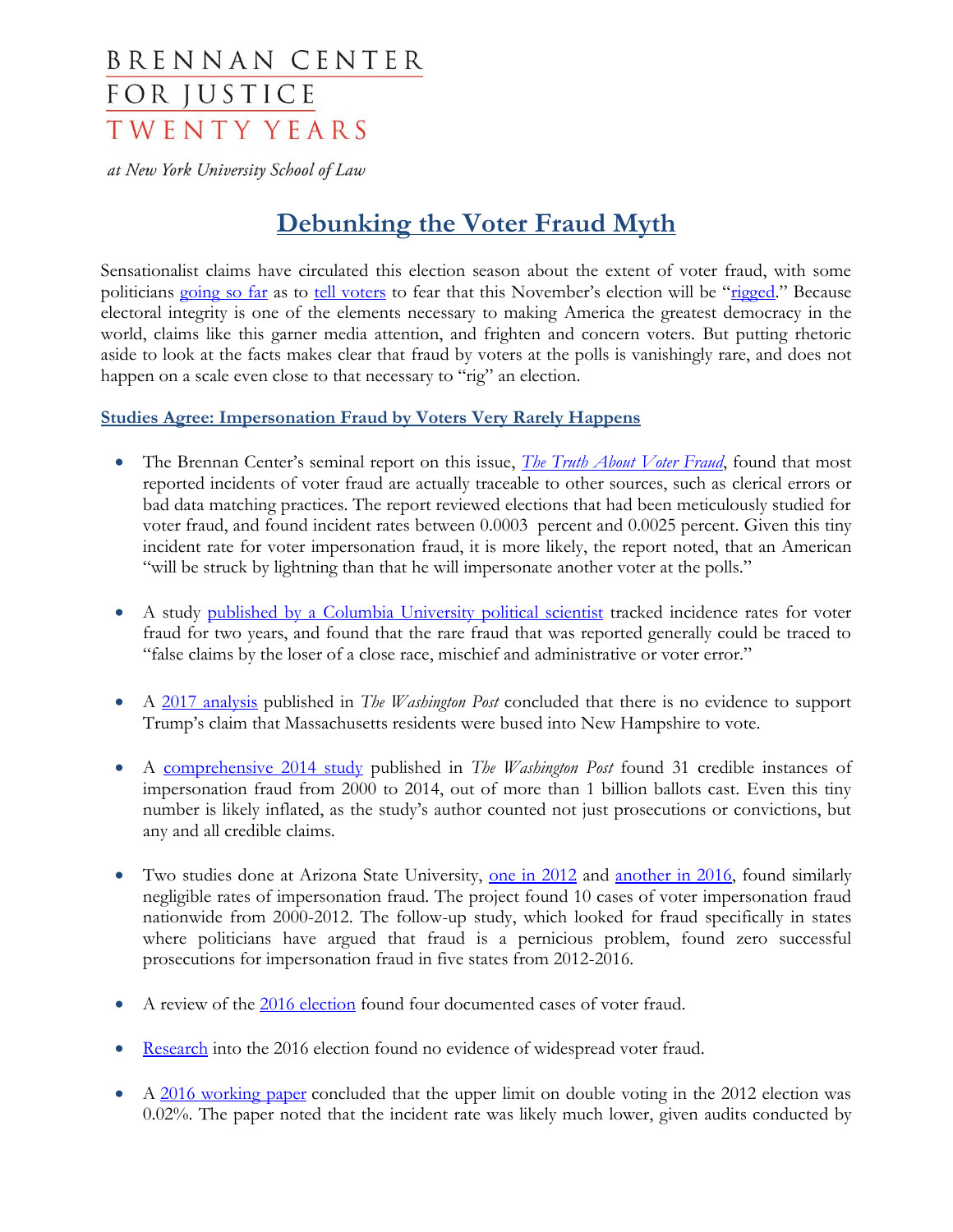#### BRENNAN CENTER FOR JUSTICE

the researchers showed that "many, if not all, of these apparent double votes could be a result of measurement error."

- A [2014 paper](http://projects.iq.harvard.edu/cces/news/perils-cherry-picking-low-frequency-events-large-sample-surveys) concluded that "the likely percent of non-citizen voters in recent US elections is 0."
- A [2014 nationwide study](http://online.liebertpub.com/doi/abs/10.1089/elj.2013.0231) found "no evidence of widespread impersonation fraud" in the 2012 election.
- A [2014 study](http://journals.sagepub.com/doi/pdf/10.1177/1532673X13498411) that examined impersonation fraud both at the polls and by mail ballot found zero instances in the jurisdictions studied.
- A [2014 study](http://www.gao.gov/assets/670/665966.pdf) by the non-partisan Government Accountability Office, which reflected a literature review of the existing research on voter fraud, noted that the studies consistently found "few instances of in-person voter fraud."
- While writing a [2012 book,](http://www.newyorker.com/magazine/2012/10/29/the-voter-fraud-myth) a researcher went back 30 years to try to find an example of voter impersonation fraud determining the outcome of an election, but was unable to find even one.
- A [2012 study](http://votingrights.news21.com/article/election-fraud/) exhaustively pulled records from every state for all alleged election fraud, and found the overall fraud rate to be "infinitesimal" and impersonation fraud by voters at the polls to be the rarest fraud of all: only 10 cases alleged in 12 years. The [same study](http://votingrights.news21.com/article/election-fraud/) found only 56 alleged cases of non-citizen voting, in 12 years.
- A [2012 assessment](http://digitalcommons.kennesaw.edu/facpubs/2165/) of Georgia's 2006 election found "no evidence that election fraud was committed under the auspices of deceased registrants."
- A [2011 study](http://www.huffingtonpost.com/debbie-hines/voter-fraud-statistics_b_1139085.html) by the Republican National Lawyers Association found that, between 2000 and 2010, 21 states had 1 or 0 convictions for voter fraud or other kinds of voting irregularities.
- A [2010 book](http://www.nbcnews.com/news/us-news/study-finds-no-evidence-widespread-voter-fraud-n637776) cataloguing reported incidents of voter fraud concluded that nearly all allegations turned out to be clerical errors or mistakes, not fraud.
- A [2009 analysis](file://///bcnyfs01.brennancenterny.org/brennan/Public/Democracy/Voting%20Rights%20&%20Elections/Election%202016/Election%202016%20Controversies/A%202009%20analysis%20examined%2012%20states%20and%20found%20that%20fraud%20by%20voters%20was%20) examined 12 states and found that fraud by voters was "very rare," and also concluded that many of the cases that garnered media attention were ultimately unsubstantiated upon further review.
- Additional research on noncitizen voting can be found here: [http://www.brennancenter.org/analysis/analysis-noncitizen-voting-vanishingly-rare.](http://www.brennancenter.org/analysis/analysis-noncitizen-voting-vanishingly-rare)
- Additional resources can be found here: [https://www.brennancenter.org/analysis/analysis-and](https://www.brennancenter.org/analysis/analysis-and-reports)[reports.](https://www.brennancenter.org/analysis/analysis-and-reports)

#### **Courts Agree: Fraud by Voters at the Polls is Nearly Non-Existent**

• The Fifth Circuit, [in an opinion](https://www.brennancenter.org/sites/default/files/legal-work/2016.07.20_En%20Banc%20Opinion.pdf) finding that Texas's strict photo ID law is racially discriminatory, noted that there were "only two convictions for in-person voter impersonation fraud out of 20 million votes cast in the decade" before Texas passed its law.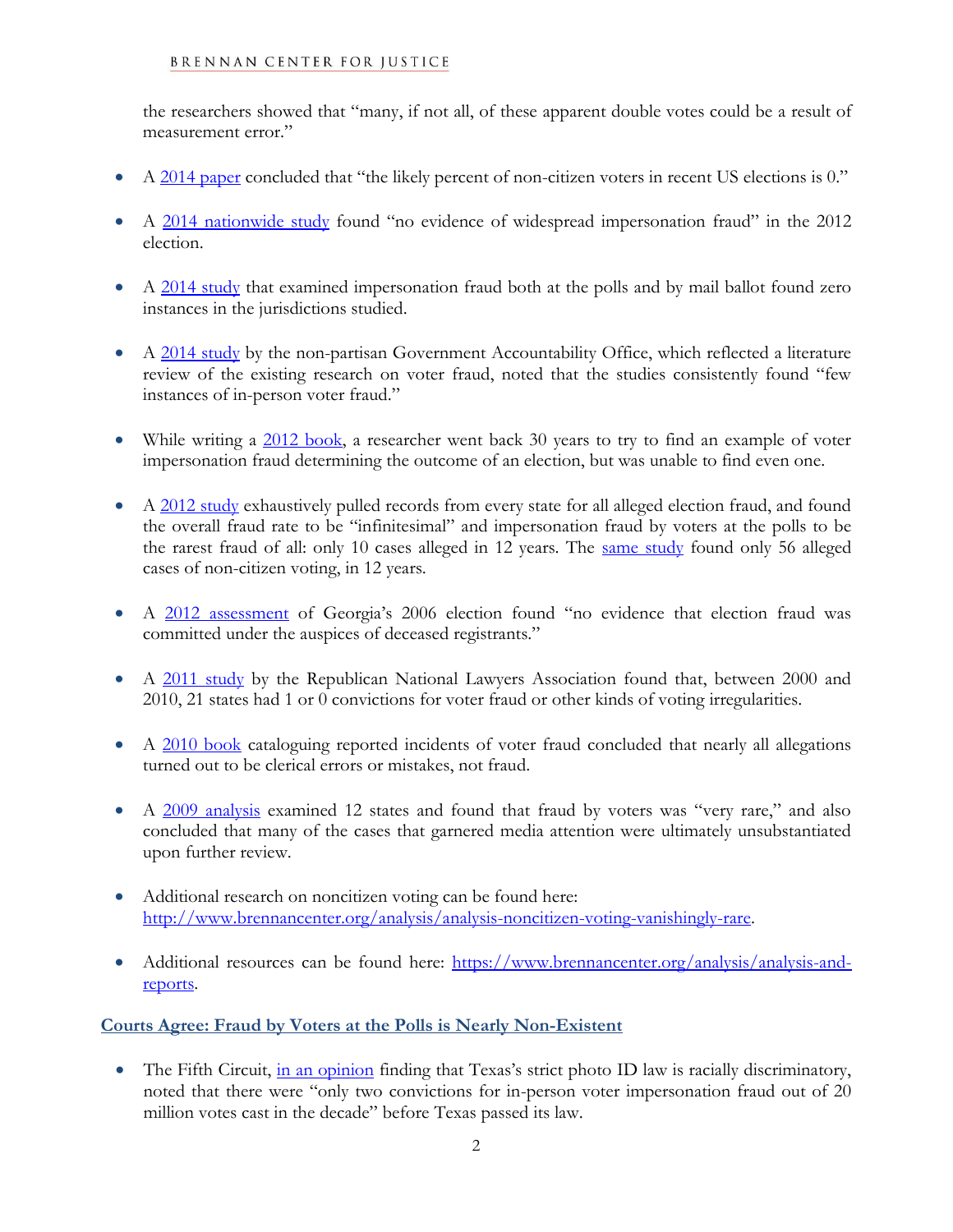- In [its opinion](http://electionlawblog.org/wp-content/uploads/nc-4th.pdf) striking down North Carolina's omnibus restrictive election law —which included a voter ID requirement — as purposefully racially discriminatory, the Fourth Circuit noted that the state "failed to identify even a single individual who has ever been charged with committing inperson voter fraud in North Carolina."
- A [federal trial court in Wisconsin](https://www.aclu.org/legal-document/frank-v-walker-preliminary-injunction-motion-granted?redirect=legal-document/frank-v-walker-motion-granted) reviewing that state's strict photo ID law found "that impersonation fraud — the type of fraud that voter ID is designed to prevent — is extremely rare" and "a truly isolated phenomenon that has not posed a significant threat to the integrity of Wisconsin's elections."
- Even the Supreme Court, in [its opinion in](https://www.law.cornell.edu/supct/html/07-21.ZO.html) *Crawford* upholding Indiana's voter ID law, noted that the record in the case "contains no evidence of any [in-person voter impersonation] fraud actually occurring in Indiana at any time in its history." Two of the jurists who weighed in on that case at the time — Republican-appointed former Supreme Court Justice John Paul Stevens and conservative appellate court Judge Richard Posner — have since announced [they regret their](https://www.washingtonpost.com/politics/courts_law/stevens-says-supreme-court-decision-on-voter-id-was-correct-but-maybe-not-right/2016/05/15/9683c51c-193f-11e6-9e16-2e5a123aac62_story.html)  [votes](https://www.washingtonpost.com/politics/courts_law/stevens-says-supreme-court-decision-on-voter-id-was-correct-but-maybe-not-right/2016/05/15/9683c51c-193f-11e6-9e16-2e5a123aac62_story.html) in favor of the law, with [Judge Posner](http://www.nytimes.com/2013/10/16/us/politics/judge-in-landmark-case-disavows-support-for-voter-id.html) noting that strict photo ID laws are "now widely regarded as a means of voter suppression rather than of fraud prevention."

## **Government Investigations Agree: Voter Fraud Is Rare**

- Kansas Secretary of State Kris Kobach, a longtime proponent of voter suppression efforts, argued before state lawmakers that his office needed special power to prosecute voter fraud, because he knew of 100 such cases in his state. After being granted these powers, [he has brought](http://www.kansascity.com/opinion/editorials/article77519827.html)  [six such cases,](http://www.kansascity.com/opinion/editorials/article77519827.html) of which only four have been successful. The secretary has also testified about his review of 84 million votes cast in 22 states, which yielded 14 instances of fraud referred for prosecution, [which amounts to a](https://www.thenation.com/article/voter-fraud-witch-hunt-kansas/) 0.00000017 percent fraud rate.
- Texas lawmakers purported to pass its strict photo ID law to protect against voter fraud. Yet the chief law enforcement official in the state responsible for such prosecutions knew of only one [conviction and one guilty plea](https://www.brennancenter.org/sites/default/files/legal-work/Findings.pdf) that involved in-person voter fraud in all Texas elections from 2002 through 2014.
- A specialized [United States Department of Justice unit](https://www.aclupa.org/files/1913/7960/9095/Minnite.pdf) formed with the [goal of finding instances](https://www.brennancenter.org/publication/justice-departments-voter-fraud-scandal-lessons) of federal election fraud examined the 2002 and 2004 federal elections, and were able to prove that 0.00000013 percent of ballots cast were fraudulent. There was no evidence that any of these incidents involved in-person impersonation fraud. Over a five year period, they found "no [concerted effort](http://www.nytimes.com/2007/04/12/washington/12fraud.html) to tilt the election."
- An [investigation in Colorado,](http://www.aurorasentinel.com/news/gessler-voter-sting-nets-1-conviction-despite-accusation-widespread-fraud/) in which the Secretary of State alleged 100 cases of voter fraud, yielded one conviction.
- In Maine, [an investigation](http://www.brennancenter.org/blog/ballot-box-bullies) into 200 college students revealed no evidence of fraud. Shortly thereafter, an **[Elections Commission](http://www.maine.gov/sos/cec/elec/ElectionsCommissionReport.pdf)** appointed by a Republican secretary of state found "there is little or no history in Maine of voter impersonation or identification fraud."